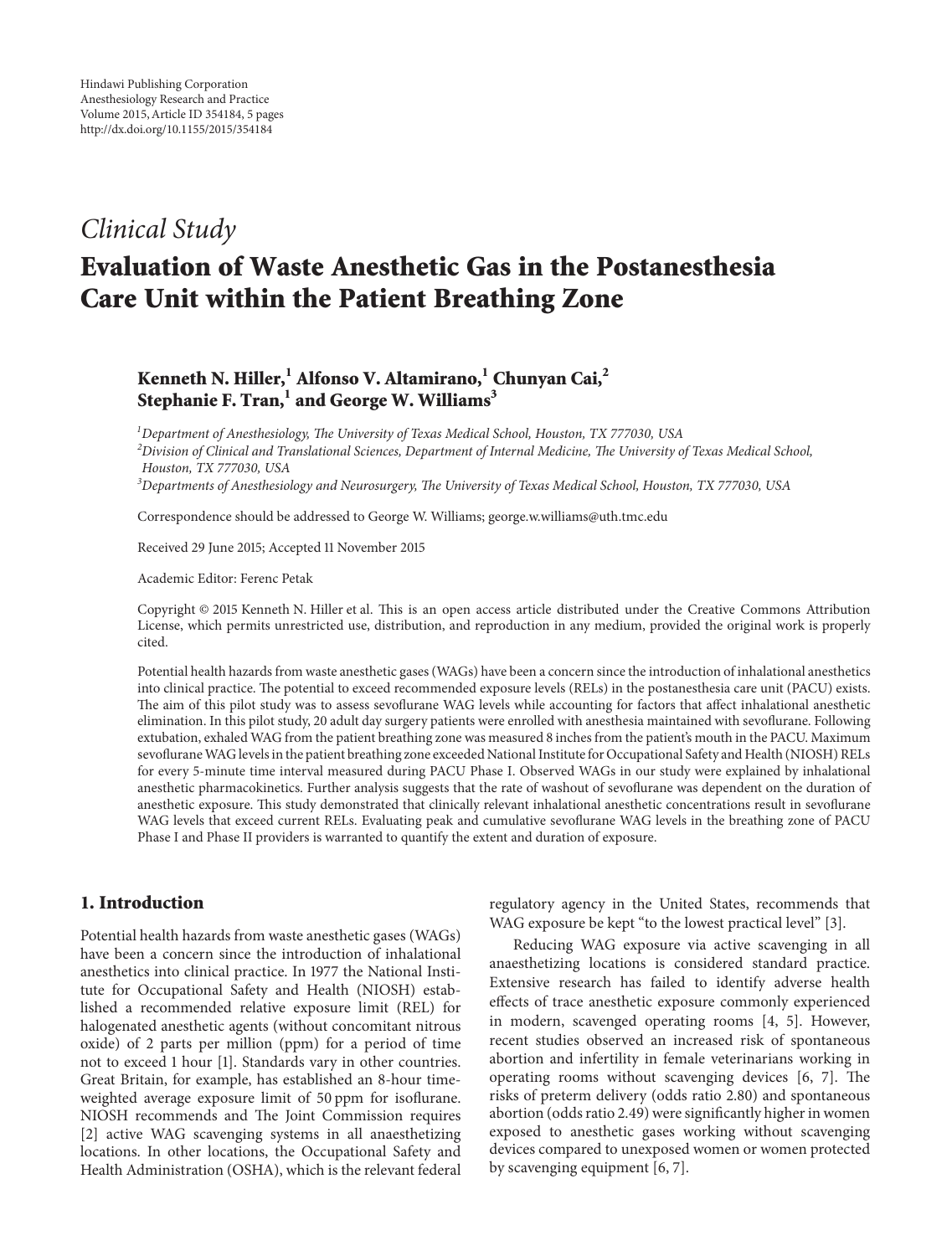| TABLE 1: Morphometric characteristics ( $n = 20$ ). |  |  |
|-----------------------------------------------------|--|--|
|-----------------------------------------------------|--|--|

| Age (years)                                          | $48 \pm 15$   |
|------------------------------------------------------|---------------|
| Height (cm)                                          | $173 \pm 10$  |
| Weight (kg)                                          | $83 \pm 13$   |
| BMI $(kg/m2)$                                        | $28 \pm 4$    |
| Temporal artery temperature (°C) on PACU arrival     | $36 \pm 1$    |
| Anesthetic duration (min), median (Q1, Q3)           | 100(75, 165)  |
| Minimum alveolar concentration (MAC) hours           | $2.1 \pm 0.4$ |
| Supplemental $O_2$ administration time in PACU (min) | $23 \pm 18$   |
| Phase I PACU time (hours)                            | $1.6 \pm 0.6$ |
|                                                      |               |

Unless otherwise noted, data are presented as means ± SD. Q1, 1st quartile; Q3, 3rd quartile.

Although the PACU has not traditionally been considered a location that requires active scavenging, the potential to exceed recommended NIOSH WAG RELs exists. In 1998, Sessler and Badgwell found that WAG concentrations within the nurse breathing zone (described as a zone 8 inches directly in front of the mouth) exceeded RELs in 37% and 87% of patients given isoflurane and desflurane, respectively [8]. More than half of these patients received nitrous oxide in addition to inhalational agent and remained intubated on arrival to the PACU.

The aim of this pilot study is to assess sevoflurane WAG levels while taking into account factors that affect inhalational anesthetic elimination. This study measures WAG levels in the breathing zone of patients who (1) received sevoflurane without nitrous oxide, (2) were extubated in the operating room, and (3) recovered in a PACU that meets NIOSH engineering standards.

#### **2. Methods**

This observational pilot study was conducted in the PACU at Memorial Hermann Hospital-Texas Medical Centre, Houston, TX, USA. NIOSH-mandated engineering requirements for ventilation in the PACU are 6 air exchanges per hour, of which 2 must be fresh air [1] (air exchange requirements for the operating room are higher). Hospital engineers verified PACU ventilation to be a minimum of 10 air exchanges per hour, of which 4 are fresh air. Relative humidity was maintained within required parameters. After obtaining Institutional Review Board (IRB) approval and participant consent, 20 adult day surgery patients meeting study criteria which require them to remain in PACU for at least 1 hour were enrolled.

In the operating room, anesthesia was induced intravenously with propofol and maintained with a mixture of sevoflurane, oxygen, and air. Forced air warmers were used for all patients. Intraoperative temperature was measured by a nasopharyngeal temperature probe. Opiates were titrated to spontaneous respiratory rate toward the end of the anesthetic, the sevoflurane was turned off (rather than tapered), and patients were extubated at an end-tidal sevoflurane concentration of 0.2%. Intraoperative temperature and end-tidal sevoflurane concentration were recorded every 10 minutes from anesthetic induction through tracheal extubation in the operating room. Patients were transported to the PACU

within <20 minutes with supplemental oxygen by simple face mask at a flow rate of 8 liters per minute.

Supplemental oxygen was continued at the same flow rate in the PACU. Exhaled WAG from the patient breathing zone was measured with a portable, calibrated Miran 1B infrared spectrophotometer (Thermal Fisher Scientific, Waltham, Massachusetts). Its accuracy is ±10% of the measured value with a usable range of 0.03–100 ppm. The response time for a single wavelength is 20 seconds. A wand attached to the Miran analyzer was positioned 8 inches directly in front of the mouths of patients when scanning during the first hour of the PACU Phase I recovery period. Patient age, gender, height, weight, body mass index (BMI), surgical procedure, procedure length, and intraoperative fluids given were documented. Blood pressure, heart rate, respiratory rate, and time of supplemental oxygen administration were recorded throughout Phase I recovery period.

*2.1. Statistical Methods.* Continuous variables with a normal distribution were reported as mean ± standard deviation (SD) and continuous variables with skewed distribution were summarized as median and interquartile range. For longitudinal maximum WAG value, we applied a generalized estimating equation method to evaluate its change over time. We included the covariates of time and its quadratic term in the regression model. All statistical analyses were performed using SAS 9.3 (SAS Institute Inc., Cary, NC), and a  $p$  value <0.05 was considered significant.

#### **3. Results**

Table 1 illustrates the age, height, weight, BMI, and temperature data collected from included patients. The median anesthetic duration and minimum alveolar concentration (MAC) hours were 100 minutes and 2.1, respectively. A MAC hour reflects the calculation of total volatile anesthetic consumption between patients and is calculated by dividing the mL of volatile anesthetic consumed by the duration of 1 MAC anesthesia, as described by Sessler and Badgwell and Tyagi et al. [8, 9]. Figure 1 shows minimal differences between preoperative vital signs (e.g., systolic blood pressure, diastolic blood pressure, heart rate, and respiratory rate) and their corresponding median PACU Phase I values.

Figure 2 shows that maximum sevoflurane WAG levels in the patient breathing zone exceeded RELs for every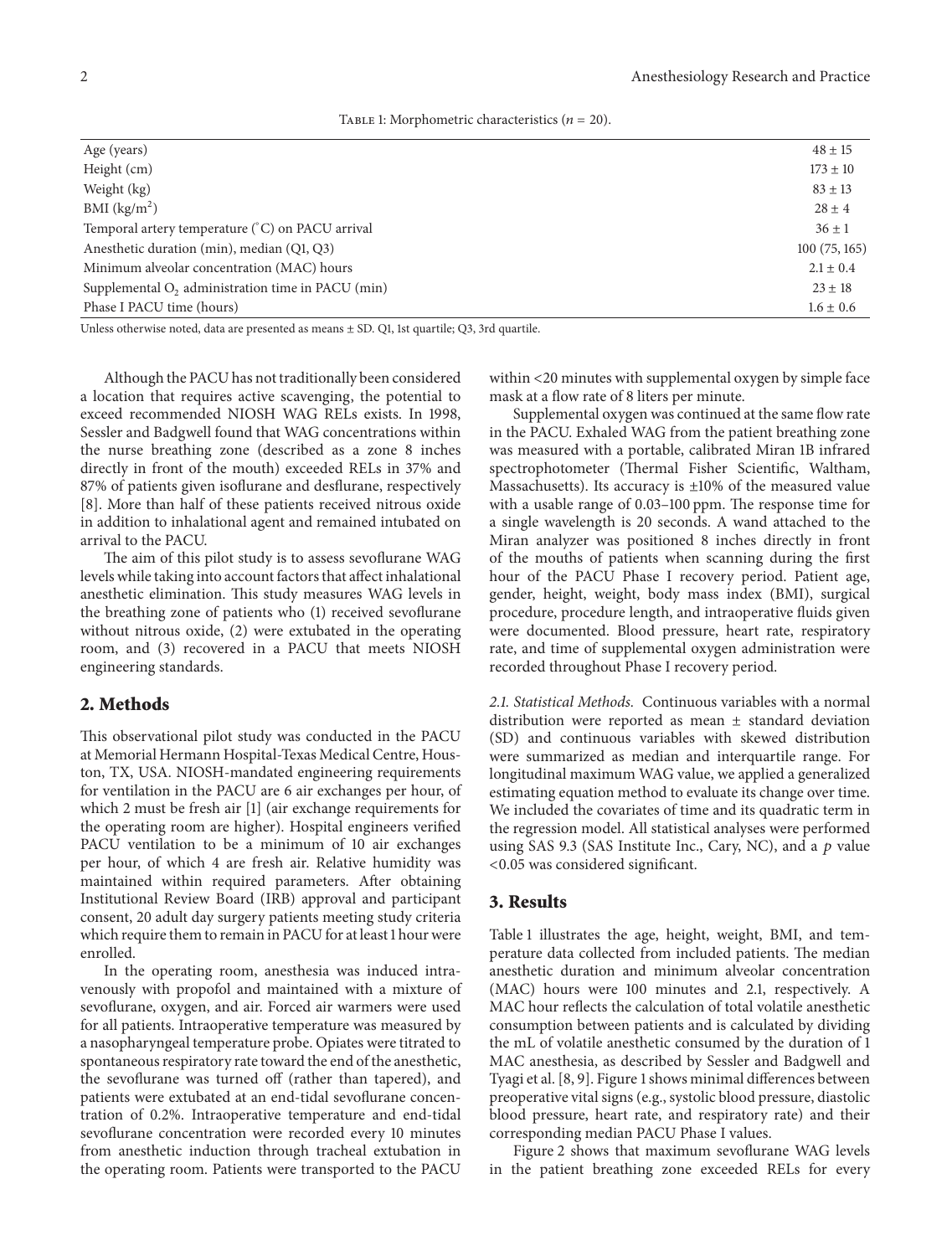

FIGURE 1: Preoperative vital signs (P) plotted beside boxplots of vital signs collected at 15 min time intervals in the PACU. There were no significant differences between preoperative and postoperative values.

5-minute time interval measurement during PACU Phase I recovery in all patients. WAG values in the first 23 minutes reflect simultaneous administration of supplemental oxygen by simple face mask. During this time period, our data likely underestimated the actual exhaled WAG values since they were diluted by 8 liters per minute oxygen flow. As reported in Figure 2, no statistically significant changes were detectable in the maximum WAG values over time.

#### **4. Discussion**

WAG levels in the patient breathing zone exceed RELs for healthcare workers throughout the entire measured time period. These nonexponential WAG changes can be explained by context-sensitive decrement times for inhalational anesthetics [10]. The majority of sevoflurane elimination occurs through the lungs since only 2–5% undergoes metabolism [11]. Eger and Shafer (2005) demonstrated that anesthetic solubility in blood and tissue, duration of anesthesia, and cardiac output can predict decrements from vessel rich group (VRG) anesthetic concentrations [10]. The authors showed that less soluble agents have the quickest washout, though the effect is less pronounced as anesthetic duration increases [10]. Behne et al. (1999) demonstrated in a pharmacokinetic study that the longer the duration of anesthesia, the greater its accumulation in muscle and fat [11]. This is reflected clinically as increased time requirement to achieve a desired decrement in VRG concentration [10, 12]. Eger and Shafer (2005) also illustrated the effect of cardiac output on sevoflurane washout; increasing cardiac output decreased the time for sevoflurane washout from the VRG [10]. If ventilation, cardiac output, and tissue perfusion remain constant (which can be inferred in our study since preoperative and postoperative vital signs are comparable, Figure 1), then the rate of washout and clinical recovery (MAC-Awake) [13] would be determined by the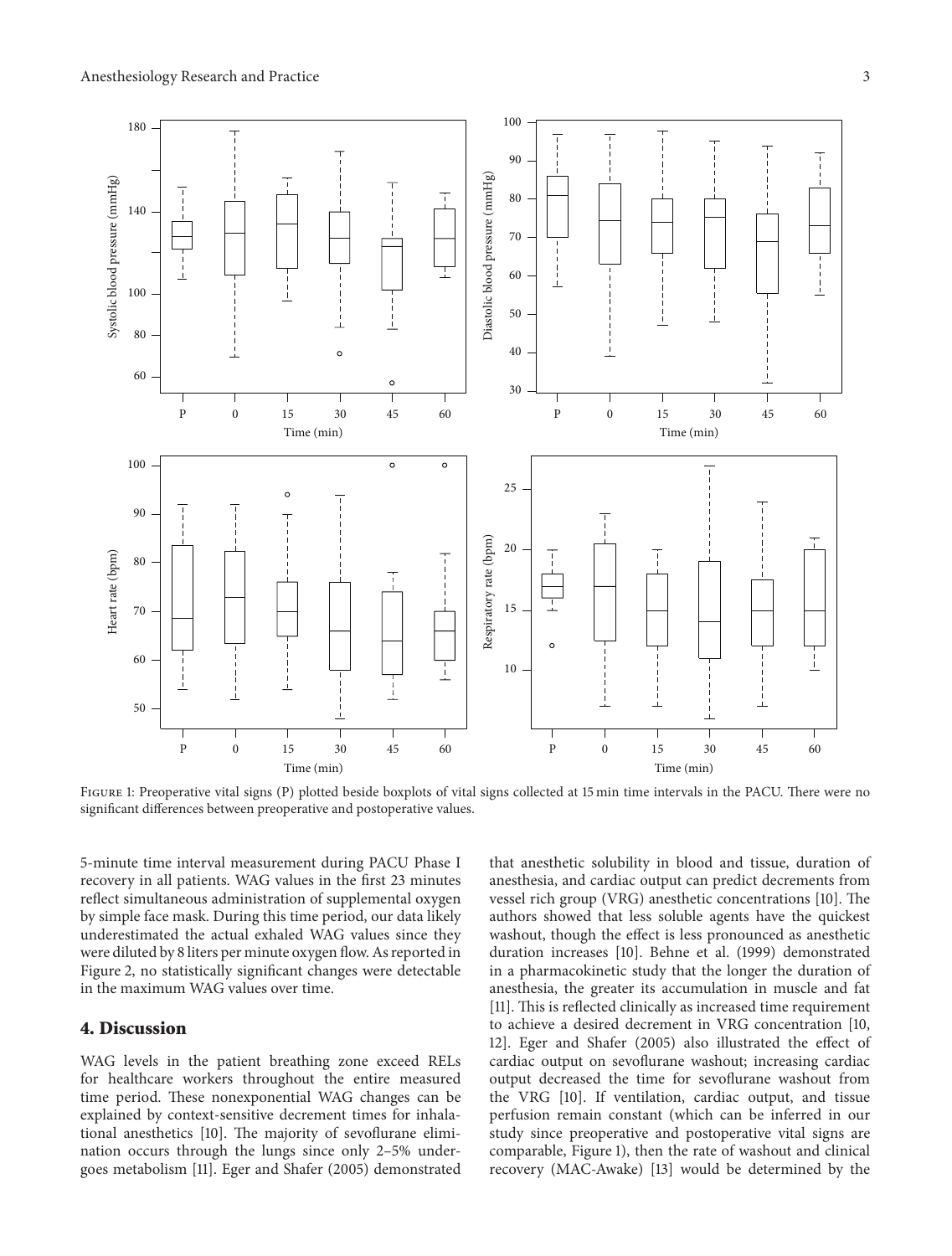

Figure 2: Box and whisker plot of maximum sevoflurane WAG values at 5 min intervals. The horizontal line at 2 ppm indicates the recommended NIOSH RELs.

blood solubility of the volatile agent and the duration of exposure, that is, the "context" in context-sensitive decrement [10]. The rate of washout of sevoflurane for a given patient in our study became dependent solely on the duration of anesthetic exposure.

WAGs are expressed in ppm. Anesthetic gas is delivered as percent concentration; for example, 100% concentration of inhalational agent is 1,000,000 ppm. Patients in our study were extubated at an end-tidal sevoflurane concentration of 0.2%, which is 2000 ppm. Assuming a constant cardiac output of 6 liters per minute, 92% of sevoflurane would be eliminated from the VRG after 25 minutes [10]. Elimination of 92% of 2000 ppm would leave 184 ppm in the VRG. Elimination of 95% of sevoflurane under equivalent conditions would take 75 minutes and leave 100 ppm. The current WAG REL of 2 ppm corresponds to an end-tidal concentration of 0.002%, a criterion that requires a decrement in inhaled anesthetic of 99.998%.

Sessler and Badgwell (1998) attributed elevated WAG levels in the nurse breathing zone to insufficient fresh air ventilation [8]. Our current knowledge of inhaled anesthetic pharmacokinetics provides an alternate explanation for their nonexponential WAG decrease.These pharmacokinetic principles also predict that WAG levels in the patient breathing zone will exceed RELs extending into the PACU Phase II time period in our study, which is what we observed. Maximum WAG levels were utilized for the purposes of measurement and discussion as NIOSH guidelines specifically limit maximum WAG exposure while not addressing minimum or average values [1].

There were some important limitations in our pilot study. First, we did not measure WAG levels in the nurse breathing zone. In contrast to Sessler and Badgwell [8], our study controlled for variables that affect elimination of volatile agent: (1) administering sevoflurane without nitrous oxide to avoid the second gas effect during emergence [14], (2) observing respiratory and cardiovascular vital signs as indirect measures of ventilation and cardiac output, (3) accounting for supplemental oxygen delivery, (4) extubating all patients in the operating room, and (5) ensuring that recirculating ventilation in the PACU meets NIOSH standards. Even with these limitations, WAG of desflurane exceeded nurse breathing zone RELs in 87% of patients in their study [8]. In addition to the modifications described above, the duration of anesthesia (100 versus 60 min) and MAC hours (2.1 versus 1.5) was significantly higher in our study than in Sessler and Badgwell [8]. Taking into account all of these factors, inhalational agent pharmacokinetics predict that an even greater percentage of sevoflurane WAG measurements in the nurse breathing zone would exceed RELs in our study compared to theirs [10]. A second limitation of our study is that sevoflurane was not tapered toward the end of the anesthetic. Tapering would decrease the time required to achieve a desired decrement in VRG concentration and result in lower measured WAG levels [10]. Finally, WAG levels can be expected to fall off with greater distance from the patient secondary to factors such as PACU air flow, PACU bed layout, and proximity of patients one to another. Further study measuring WAG level in the patient breathing zone while simultaneously measuringWAG level in the caregiver breathing zone could serve to clarify the expected relationship between the two said levels if PACU air turnout is set to meet US standards.

#### **5. Conclusions**

Our study fills a knowledge gap in the existing literature by documenting elevated sevoflurane WAG levels in the patient breathing zone in the PACU.

Developing cogent risk mitigation strategies will require additional study. Evaluating peak and cumulative WAG levels in the patient breathing zone while simultaneously measuring WAG levels in the breathing zone of healthcare providers is warranted to quantify exposure risk relative to the duration of anesthesia.In the meantime, it may be prudent to minimize healthcare worker exposure to the patient breathing zone when practical.

#### **Abbreviations**

- WAGs: Waste anesthetic gases
- PACU: Postanesthesia care unit
- RELs: Recommended exposure levels
- NIOSH: National Institute for Occupational Safety and Health
- OSHA: Occupational Safety and Health Administration
- IRB: Institutional Review Board
- SD: Standard deviation
- VRG: Vessel rich group
- MAC: Minimum alveolar concentration
- BMI: Body mass index.

### **Conflict of Interests**

The authors declare that they have no competing interests.